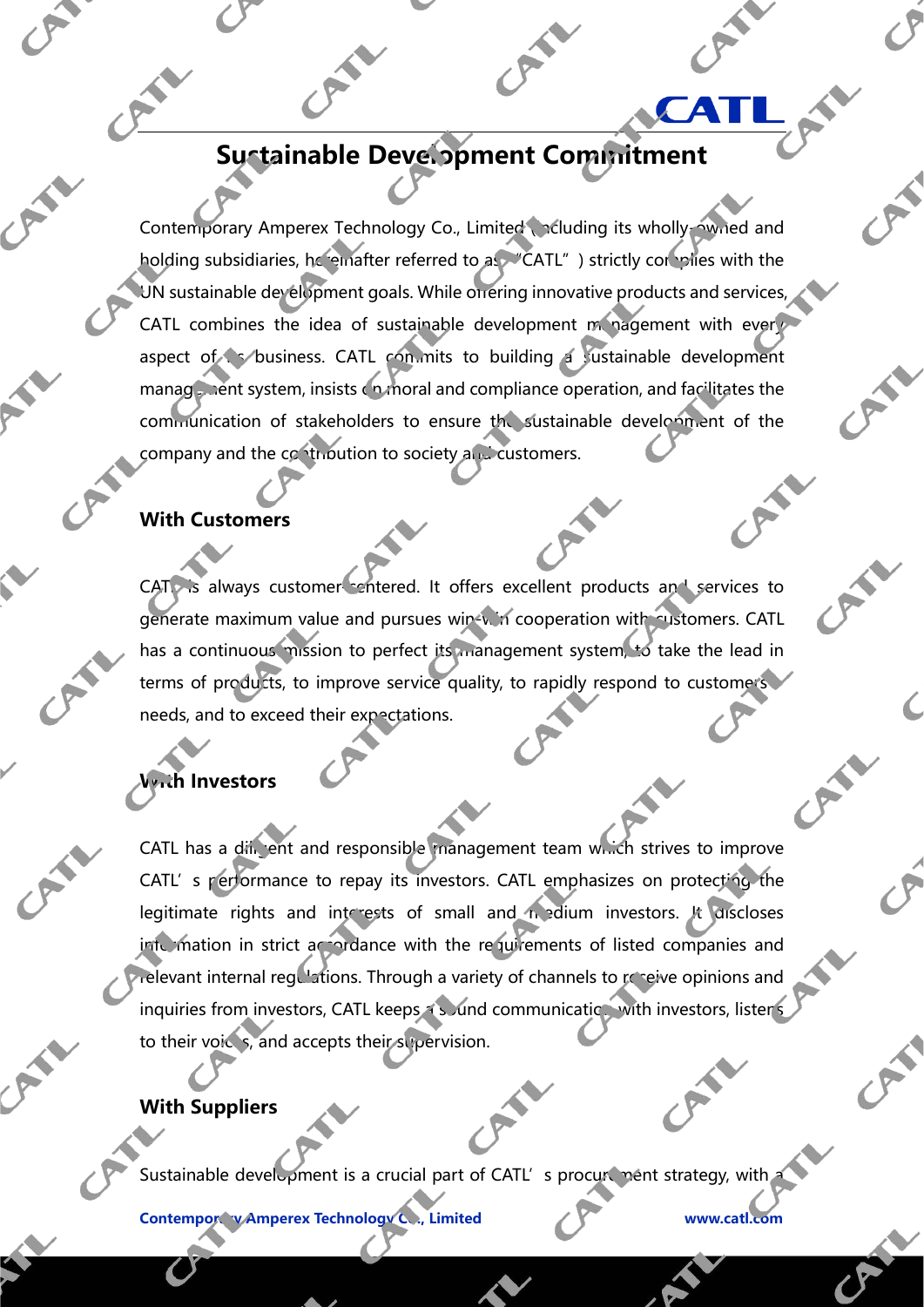# **CAI**

proper proportion in determining supplier certification, performance evaluation, and procurement decisions. The procurement business helps suppliers improve their sustainable development management abilities, encourage suppliers to operate their businesses in an environmentally friendly way, to make sure that products and services meet the requirements of sustainable development from the beginning.

#### **With Products**

CATL carries out full life-cycle quality management in product R&D, material supply, manufacturing, and market operation of the product. Safety is always the utmost priority, which enables CATL to offer safe new energy products to customers, thus laying its foundation for sustainable development.

#### **With the Environment**

CATL committed to producing green and clean products. The company insists on adopting advanced pollution control processes to ensure that emissions in the production process of products comply with standards and regulations. Meanwhile, CATL continuously optimizes from R&D, design, procurement, application, and recycling to reach that the products have nearly zero impact on the environment during the full life circle to meet the requirements of sustainable development.

#### **With Staff**

CATL upholds the core values of Refine, Enable, Strive and Innovate. It welcomes talents from all walks of life and builds an open talent structure to enable talents to grow along with the company. CATL promises not to discriminate against or unfairly treat employees in terms of race, religious belief, gender, nationality, age, marital status, disability and sexual orientation in employment, pay, training and promotion opportunities. Besides, the use of forced or debt-paying labors or child labors is strictly prohibited.

**Contemporary Amperex Technology Co., Limited www.catl.com**